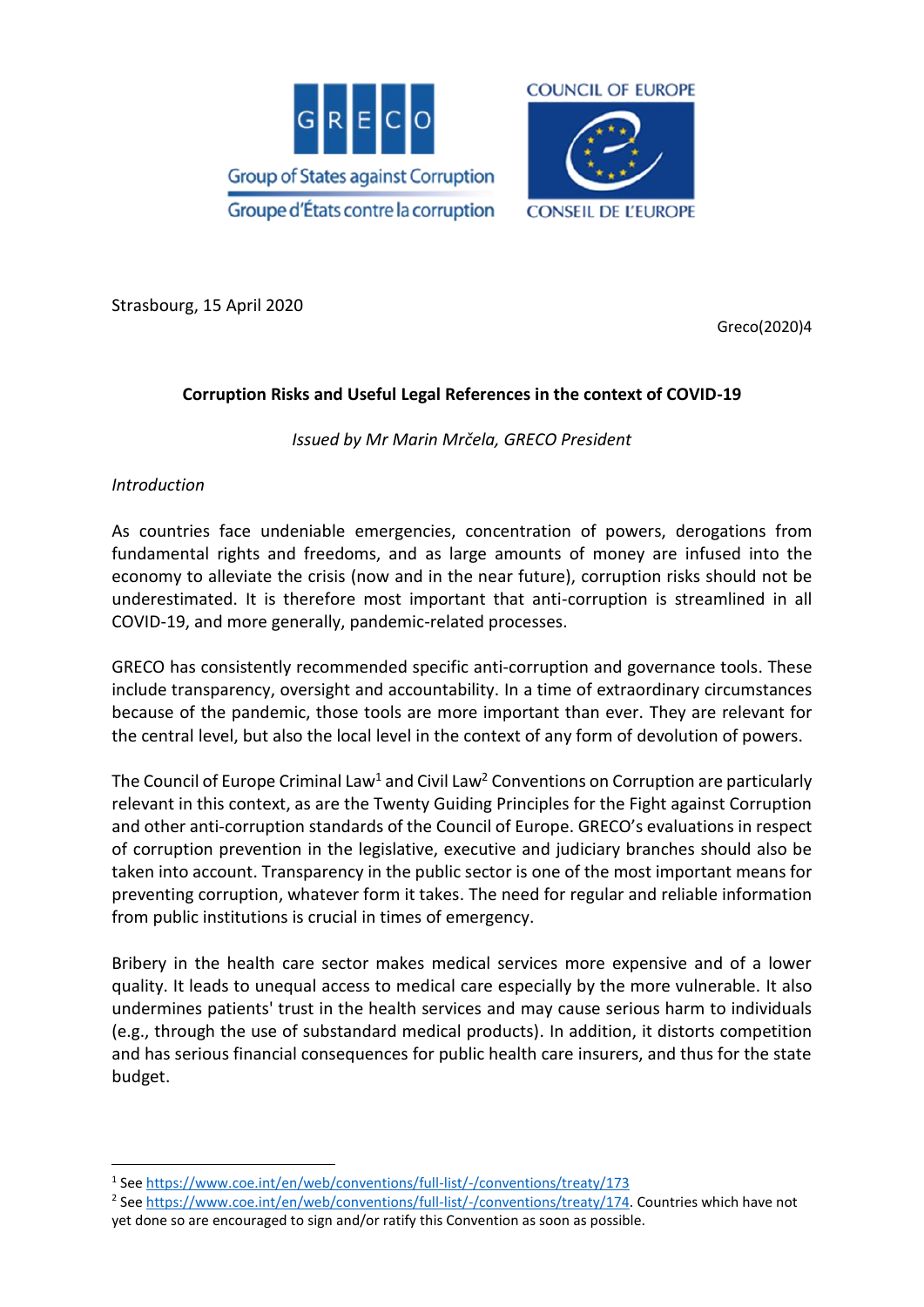The COVID-19 outbreak increases corruption risks. The health sector is particularly exposed, because of the immediate need for medical supplies (and hence simplification of procurement rules), overcrowded medical facilities and overburdened medical staff.

Various typologies of corruption in the health sector include, but are not limited to, the procurement system, bribery in medical-related services, corruption in new product research and development (R&D), including conflicts of interest and the role of lobbying, COVID-19 related fraud. An issue of relevance is oversight and, relatedly, the protection of whistleblowers in the health sector. Finally, the private sector is also exposed to considerable corruption risks. This document addresses in turn the above issues.

### *(i) Procurement systems*

Guiding Principle 14 of the Twenty Guiding Principles for the Fight against Corruption<sup>3</sup> calls on GRECO member States "to adopt appropriately transparent procedures for public procurement that promote fair competition and deter corruptors". The Council of Europe Civil Law Convention on Corruption requires States Parties to provide for effective remedies for persons, both natural and legal persons, who have suffered damage as a result of acts of corruption, to enable them to defend their rights and interests, including the possibility of obtaining compensation for damage.

Governments around the world enact legislation to respond to COVID-19 by ensuring that their health systems are properly equipped. However, while emergency legislation is timeefficient to procure critical medical supplies, it may soften the necessary "checks and balances" on public spending. Procurement systems can also become vulnerable targets for lobbyists.

GRECO had identified the need for a more systematic analysis of the sectors exposed to corruption. This includes public procurement in the health care sector. Greater transparency is key to preventing corruption. Procurement officials should be prohibited from being employed by any businesses with contracts with the officials exercising supervision or control.

### *(ii) Bribery in medical-related services*

**.** 

Corruption risks can be a major concern for hospitals and other medical or medicalised structures struggling to cope with COVID-19, since they face shortages in staff and equipment. Confronted with competing needs and emergencies, corruption may become part of the equation, damaging the individuals concerned and society as a whole. It should be recalled that the Council of Europe Criminal Law Convention on Corruption requires States Parties to criminalise active and passive bribery in the private sector (Articles 7-8) and covers also private healthcare providers. Furthermore, this Convention inspired the provisions criminalising bribery of healthcare professionals and persons working for the private sector in the context of trafficking in human organs.<sup>4</sup>

<sup>&</sup>lt;sup>3</sup> Committee of Ministers Resolution CM/Res(97)24 on the Twenty Guiding Principles for the Fights against Corruption, adopted on 6 November 1997.

<sup>4</sup> Article 7, paragraphs 2 and 3 of the Council of Europe Convention against Trafficking in Human Organs (CETS No. 216). Se[e https://www.coe.int/en/web/conventions/full-list/-/conventions/treaty/216](https://www.coe.int/en/web/conventions/full-list/-/conventions/treaty/216)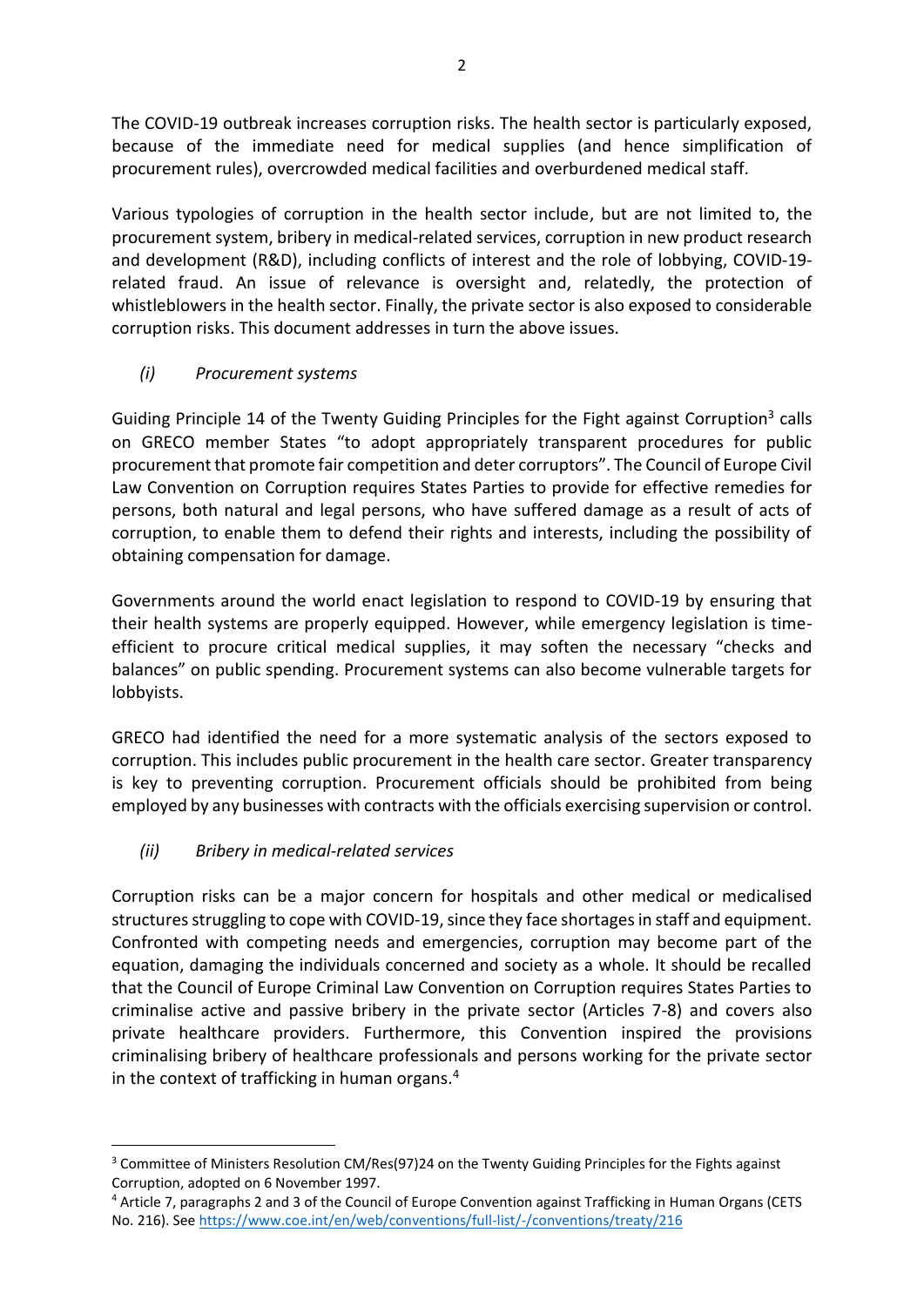Petty bribery is also an issue that has emerged again in the pandemic context (for access or priority access to medical services, tests and equipment, body collection and burial procedures, circumventing quarantine rules, etc.) even in countries where this was very uncommon. In this context, countries are reminded of the relevant provisions of the Criminal Law Convention on Corruption, Guiding Principle 2 on criminalisation of national and international corruption, and the findings of GRECO's  $3<sup>rd</sup>$  Evaluation Round on incrimination of corruption which are particularly relevant.

Finally, it should also be recalled that Council of Europe Parliamentary Assembly Resolution 1946 (2013) on "Equal access to health care" calls on member States to "introduce measures to combat corruption in the health sector, in close co-operation with the Group of States against Corruption (GRECO)".<sup>5</sup> GRECO stands ready to support its members in this regard, including through its recently developed advisory tools.

### *(iii) Corruption in new product research and development (R&D)*

Another process vulnerable to corruption is the investment in research and development of drugs and vaccination against COVID-19. Researchers and scientists are preparing to develop drugs and vaccines against COVID-19. Huge amounts of money are being invested in research and development (R&D).

Therefore, it would be necessary to increase the capacity, authority and public accountability of State institutions entrusted with regulatory and control functions in relation to the management of public resources.

The same can be said of greater risks of conflicts of interest, when health or economic interests are at major stake, e.g. preferential treatment in delivery of services for friends or family members, cronyism, nepotism and favouritism in the recruitment, and more generally, the management of the health care workforce. GRECO recommendations on merit-based recruitment and promotion, working conditions and means, codes of conduct and conflict of interest prevention/integrity enhancing mechanisms are relevant here.

GRECO has often recommended developing a strategy to improve integrity and the management of conflicts of interest with respect to persons entrusted with top executive functions, including through responsive advisory, monitoring and compliance mechanisms. Committee of Ministers Recommendation No. R (2000) 10 on Codes of conduct for public officials is also of relevance.

As regards lobbying, countries should be guided by Committee of Ministers Recommendation No. R (2017) 2 on the legal regulation of lobbying activities in the context of public decision making, and the extensive volume of GRECO recommendations in this area<sup>6</sup>. GRECO also recommends ensuring that all contacts of persons entrusted with top executive functions with lobbyists and other third parties who seek to influence government decision-making are duly reported, including contacts with the legal and authorised representatives of companies and interest groups, and made public. Lobbying transparency is important in relation to both

1

<sup>6</sup> Summarised here: [https://rm.coe.int/corruption-prevention-members-of-parliament-judges-and](https://rm.coe.int/corruption-prevention-members-of-parliament-judges-and-prosecutors-con/16807638e7)[prosecutors-con/16807638e7](https://rm.coe.int/corruption-prevention-members-of-parliament-judges-and-prosecutors-con/16807638e7)

<sup>&</sup>lt;sup>5</sup> See<http://assembly.coe.int/nw/xml/XRef/Xref-DocDetails-EN.asp?FileID=19991&lang=EN>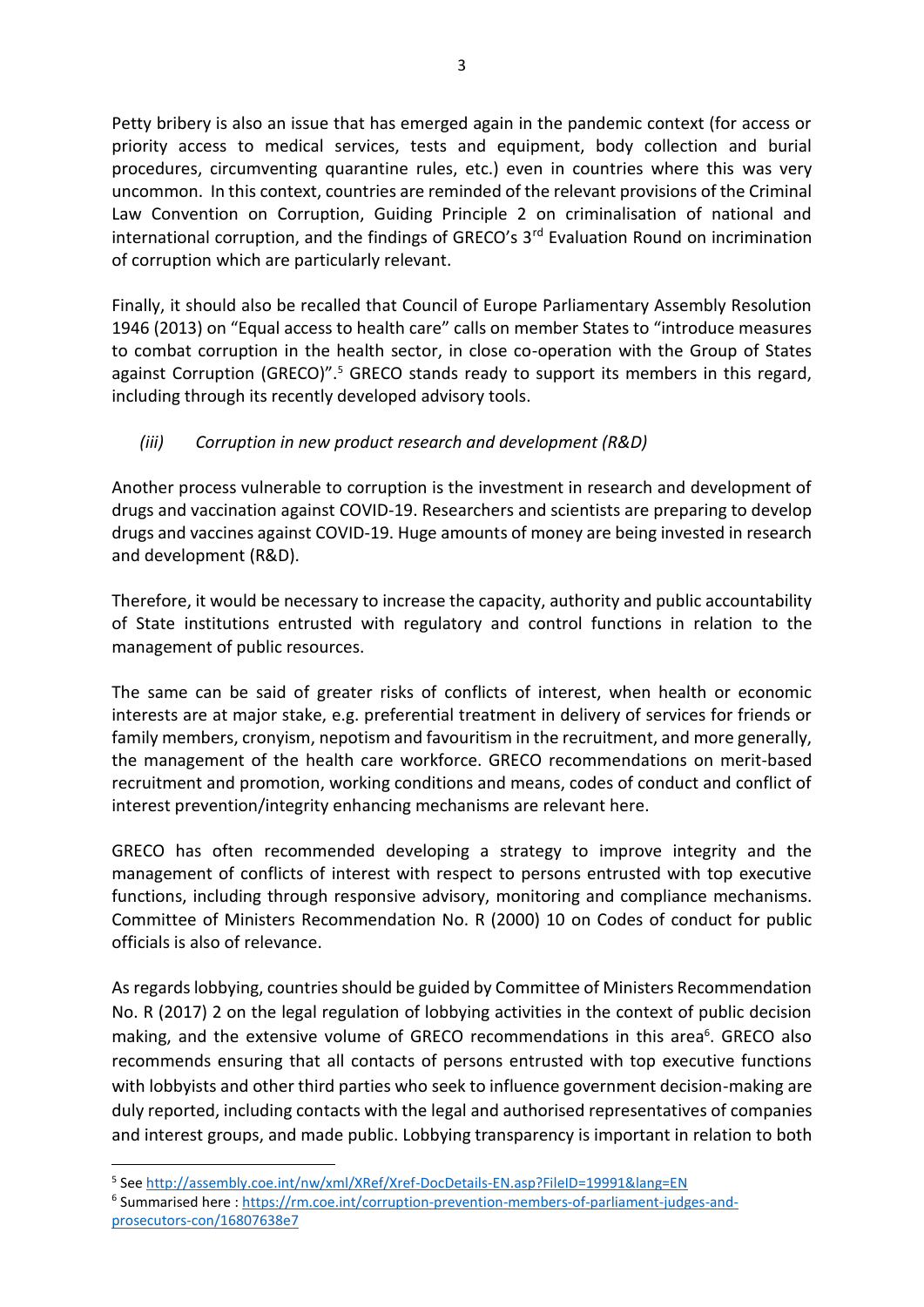the decisions taken by public authorities and the dissemination of information linked to the pandemic.

Insider trading is also an area of risk and is particularly important for those who, because of their position, have access to privileged information. GRECO's recommendations on declaration of assets, income, liabilities and interests are particularly relevant here, including the need for declarations to be comprehensive, timely and accessible in order to help identify dubious operations, e.g. off-loading stocks, investments in emerging industries during the pandemic) or prevent undue influence on public decision making.

## *(iv) Risks of COVID-19-related fraud*

Several international (such as Interpol and the Financial Action Task Force (FATF)) and national (such as FinCen) bodies have issued warnings concerning financial scams related to COVID-19,<sup>7</sup> including in relation to falsified medical products. With masks and other medical supplies in high demand yet difficult to acquire as a result of the COVID-19 pandemic, the offer from fake shops, websites, social media accounts and email addresses claiming to sell these items has grown exponentially online. Unsuspecting victims have seen their money disappear into the hands of the criminals involved. This money is thereafter laundered.

The Council of Europe MEDICRIME Convention<sup>8</sup> requires States to criminalise:

- manufacturing of counterfeit medical products;
- supplying or offering to supply, and trafficking of counterfeit medical products;
- falsification of documents:
- manufacturing, the keeping in stock for supply, importing, exporting, supplying, offering to supply or placing on the market of medicinal products without authorisation and medical devices without being in compliance with the conformity requirements.

In addition, the Council of Europe National AML/CFT Risk Assessment Methodology offers a unique tool to mitigate money laundering risks, including when linked to corruption in the health sector.

# *(v) Oversight and the protection of whistleblowers in the health sector*

As emergency legislation shifts power towards the executive, the oversight role of the other branches of power (legislative, judiciary), institutions (ombudsman, anticorruption agencies and other specialised bodies dealing with corruption) and civil society (e.g. community-based responses, information sharing and tracking measures systems, establishment of hotlines for public reporting, etc.) is key. Media have a particular role to play and a specific responsibility. In this regard, I wish to draw attention to the guidance to governments on respecting human

**.** 

<sup>&</sup>lt;sup>7</sup> See, in particular, a Statement by the FATF President: COVID-19 and measures to combat illicit financing, accessible via the following link: [http://www.fatf-gafi.org/publications/fatfgeneral/documents/statement](http://www.fatf-gafi.org/publications/fatfgeneral/documents/statement-covid-19.html)[covid-19.html](http://www.fatf-gafi.org/publications/fatfgeneral/documents/statement-covid-19.html)

<sup>8</sup> <https://www.coe.int/en/web/medicrime/home>